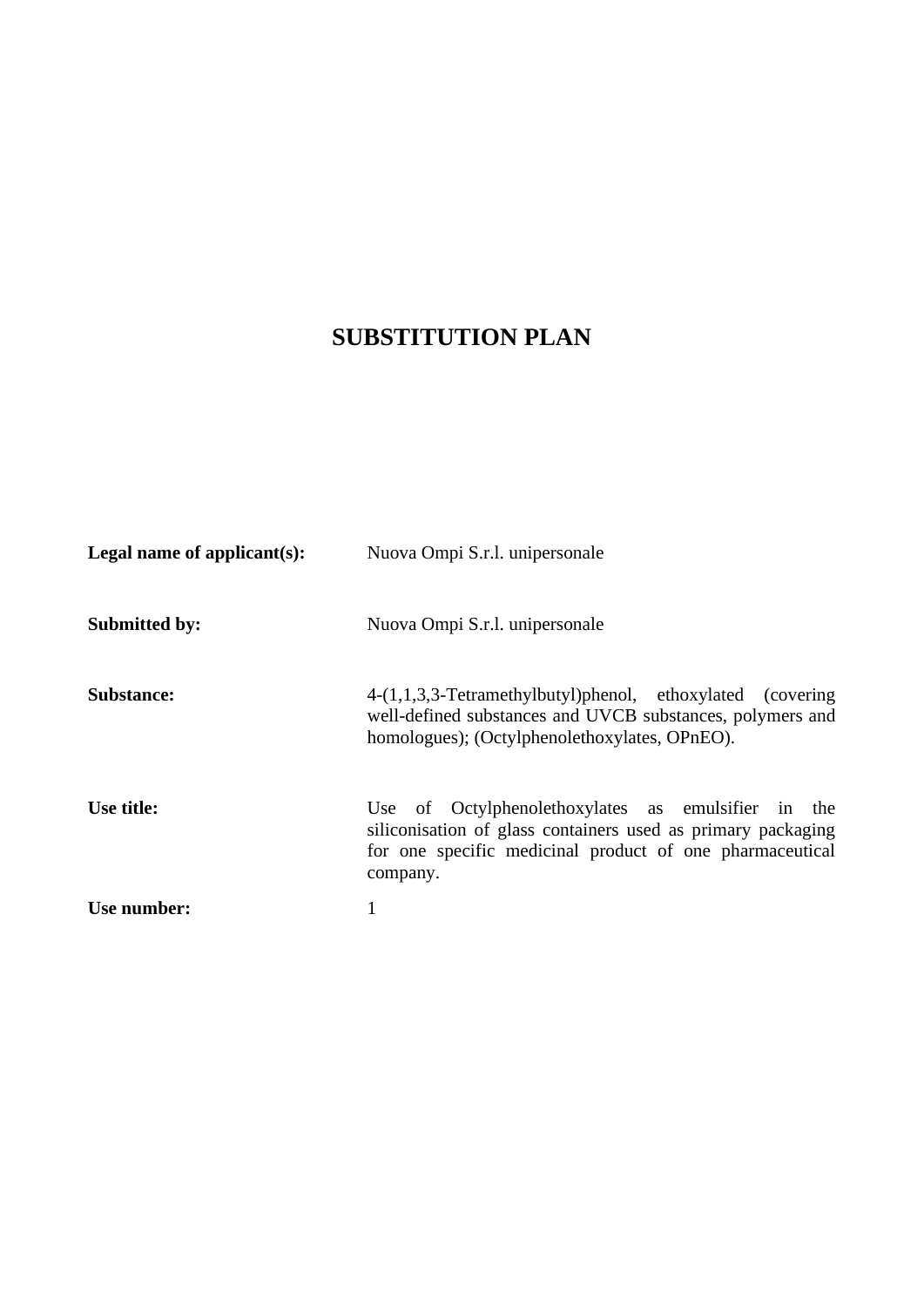# **CONTENTS**

# **FIGURES**

| Figure 1. Organigram of Nuova Ompi's organisational structure for ensuring success of the substitution project5 |  |
|-----------------------------------------------------------------------------------------------------------------|--|
|                                                                                                                 |  |
|                                                                                                                 |  |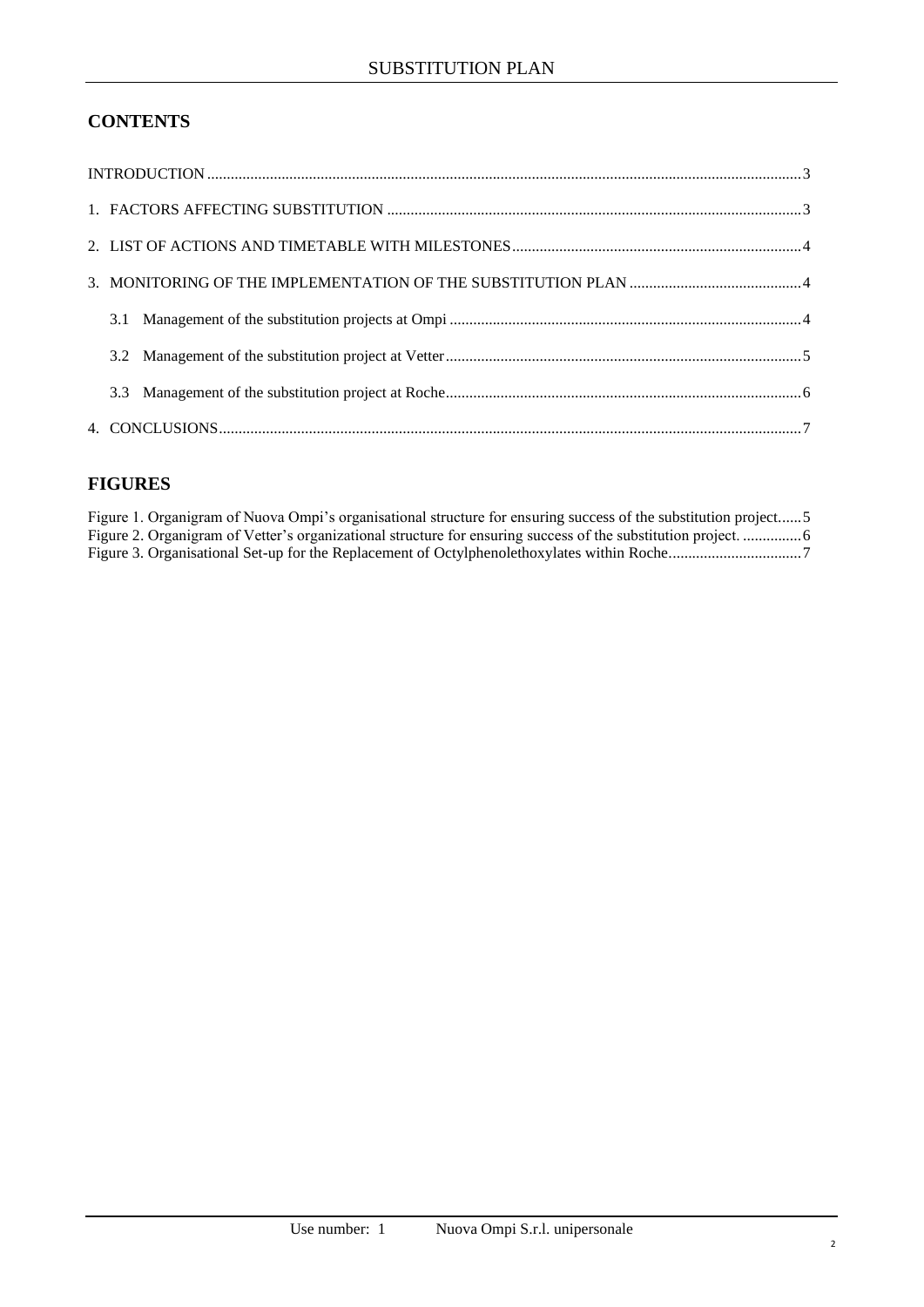### <span id="page-2-0"></span>**INTRODUCTION**

Nuova Ompi S.r.l. unipersonale (hereinafter referred to as 'Ompi') located in Piombino Dese, Italy, as part of the Pharmaceutical Systems division of Stevanato Group, offers the widest range of glass primary packaging, ranging from the traditional ones, such as vials and ampoules, to the high-value ones such as syringes and cartridges for auto-injectors and pen-injectors. Ompi is applying for an authorisation to continue the use of Octylphenolethoxylates (OPnEO) as emulsifier in the siliconisation of glass containers used as primary packaging for one specific medicinal product of one pharmaceutical company (F. Hoffmann-La Roche Ltd., hereinafter referred to as 'Roche') after the sunset date until complete substitution. Roche has outsourced part of the manufacturing of the medicinal product NeoRecormon® to the Contract Manufacturing Organisation (CMO) Vetter Pharma-Fertigung GmbH & Co. KG (hereinafter referred to as 'Vetter'). For the manufacturing of NeoRecormon®, Nuova Ompi provides Vetter with siliconised glass barrels which are filled with the medicinal product at Vetter's production sites.

In the Analysis of Alternatives (AoA), the function of OPnEO in the production of the affected medicinal products, the availability and hazards of the alternative as well as steps and time required for substitution was analysed. In the communication number AFA-C-2114486057-42-01/F, ECHA requested that a substitution plan is submitted to complete the information required by the SEAC for evaluation of the AfA. Ompi decided to submit a Substitution Plan as a separate document to provide the requested information.

The information required for Sections 1 and 2 of the Substitution Plan was already provided in the AoA. Reference to the relevant AoA sections is indicated in the corresponding sections of the Substitution Plan. Section 3 describes the structure in place at Ompi, Vetter and Roche to monitor the implementation of the substitution plan and ensure that the implementation of the selected alternative is successfully carried out.

### <span id="page-2-1"></span>**1. FACTORS AFFECTING SUBSTITUTION**

- Availability: An alternative silicone oil emulsion has been proposed by the manufacturer and is being tested. Please see AoA, Section 6.2.
- Details on the factors that can influence the substitution with an alternative silicone oil emulsion and the uncertainties for the timetables due to unforeseen technical and regulatory difficulties are explained in Section 7.1.2 of the AoA.
- Medicinal products are subject to extensive regulation by the health authorities all over the world. Change notifications of marketing authorisations have to be submitted to competent health authorities when any change is introduced in their production process. Please see a description on how regulatory factors affect the substitution in Section 5 of the AoA. The minimum standard that a medicines manufacturer must meet in their production processes is described in the current Good Manufacturing Practices (cGMP)1.

<sup>&</sup>lt;sup>1</sup> European Medicines Agency. Good Manufacturing Practices: [https://www.ema.europa.eu/en/human](https://www.ema.europa.eu/en/human-regulatory/research-development/compliance/good-manufacturing-practice)[regulatory/research-development/compliance/good-manufacturing-practice](https://www.ema.europa.eu/en/human-regulatory/research-development/compliance/good-manufacturing-practice)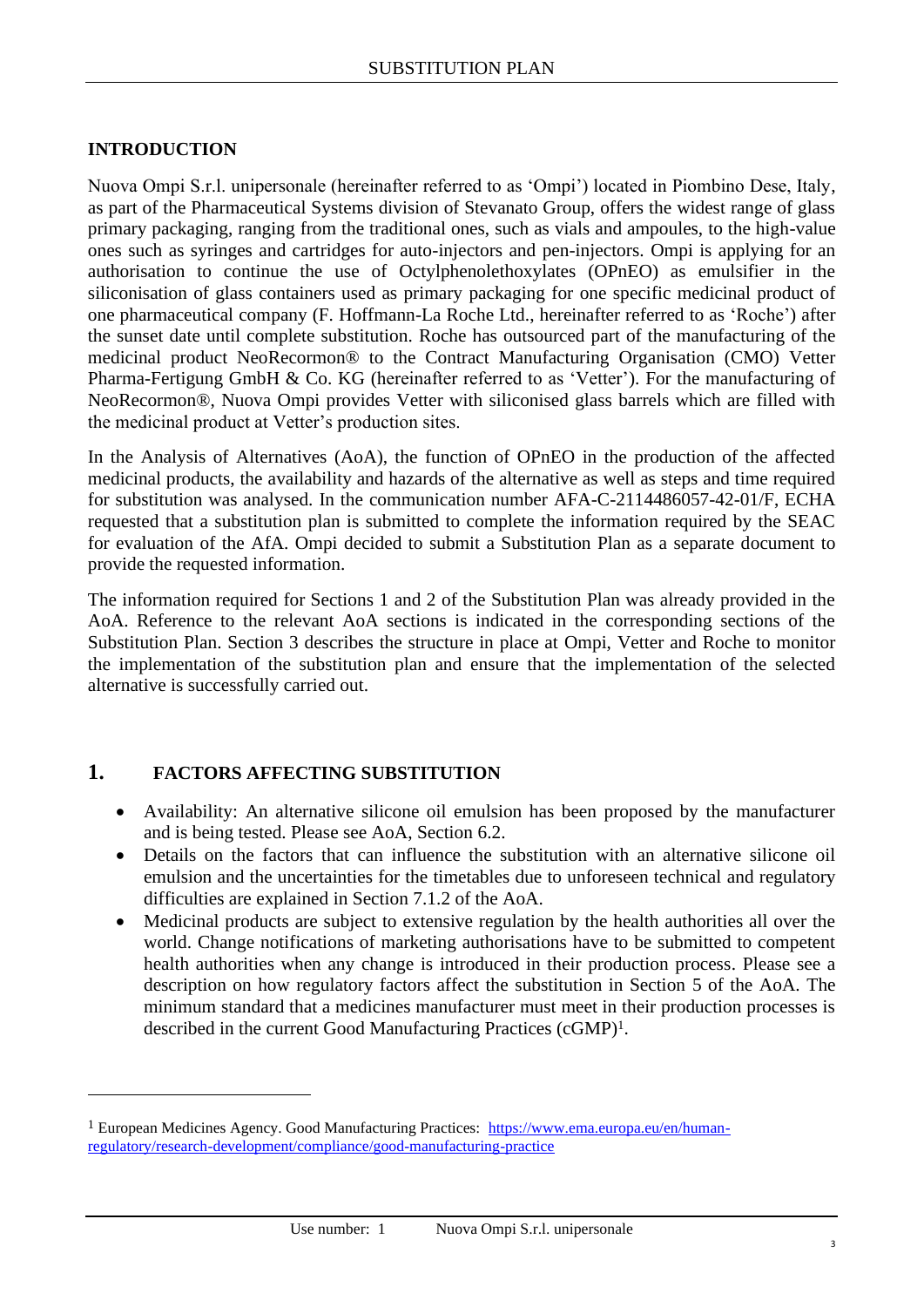# <span id="page-3-0"></span>**2. LIST OF ACTIONS AND TIMETABLE WITH MILESTONES**

- Actions needed to complete the substitution: Multiple steps are required to replace the silicone oil emulsion used in the siliconisation by a new OPnEO-free emulsion. Please see Section 7.1.1 of the AoA for detailed description of the steps and estimated time needed for for the replacement of the silicone oil emulsion used in the siliconisation of primary packaging containers.
- Timetable for implementation of the changes and associated risks: For the estimated replacement timelines see AoA Section 7.1.2.
- Detailed description of the status of the substitution schedule and uncertainties can be found in Section 7.2 of the AoA.

## <span id="page-3-2"></span><span id="page-3-1"></span>**3. MONITORING OF THE IMPLEMENTATION OF THE SUBSTITUTION PLAN**

#### **3.1 Management of the substitution projects at Ompi**

At Nuova Ompi, the Customer Quality Management (CQM) has the leadership of the communication from/to the parties Roche and Vetter in order to give them the status of the project. Internally, the project is managed by a Project Leader (PL) with the task to collect data from the several departments involved and to then give the results of the elaboration to CQM and the other parties of the supply chain Nuova Ompi-Vetter-Roche (see [Figure 1\)](#page-4-1).

The monitoring of the substitution is strictly managed by Validation, including the execution of all validation activities and the subsequent communication of the results to the PL and the CQM.

The substitution of the silicone oil Dow Corning 365 35% Dimethicone NF Emulsion (DC365) with the alternative Dow Corning 366 35% Dimethicone NF Emulsion (DC366) has required the installation of a new equipment at Nuova Ompi's production site, which is strictly dedicated to the new silicone emulsion. This installation is ready to be used so that it is possible to switch to the alternative DC366 as soon as requested. Nuova Ompi is not directly involved in Vetter's or Roche's substitution projects. The request to switch will be provided by Vetter based on approval from Roche as described below.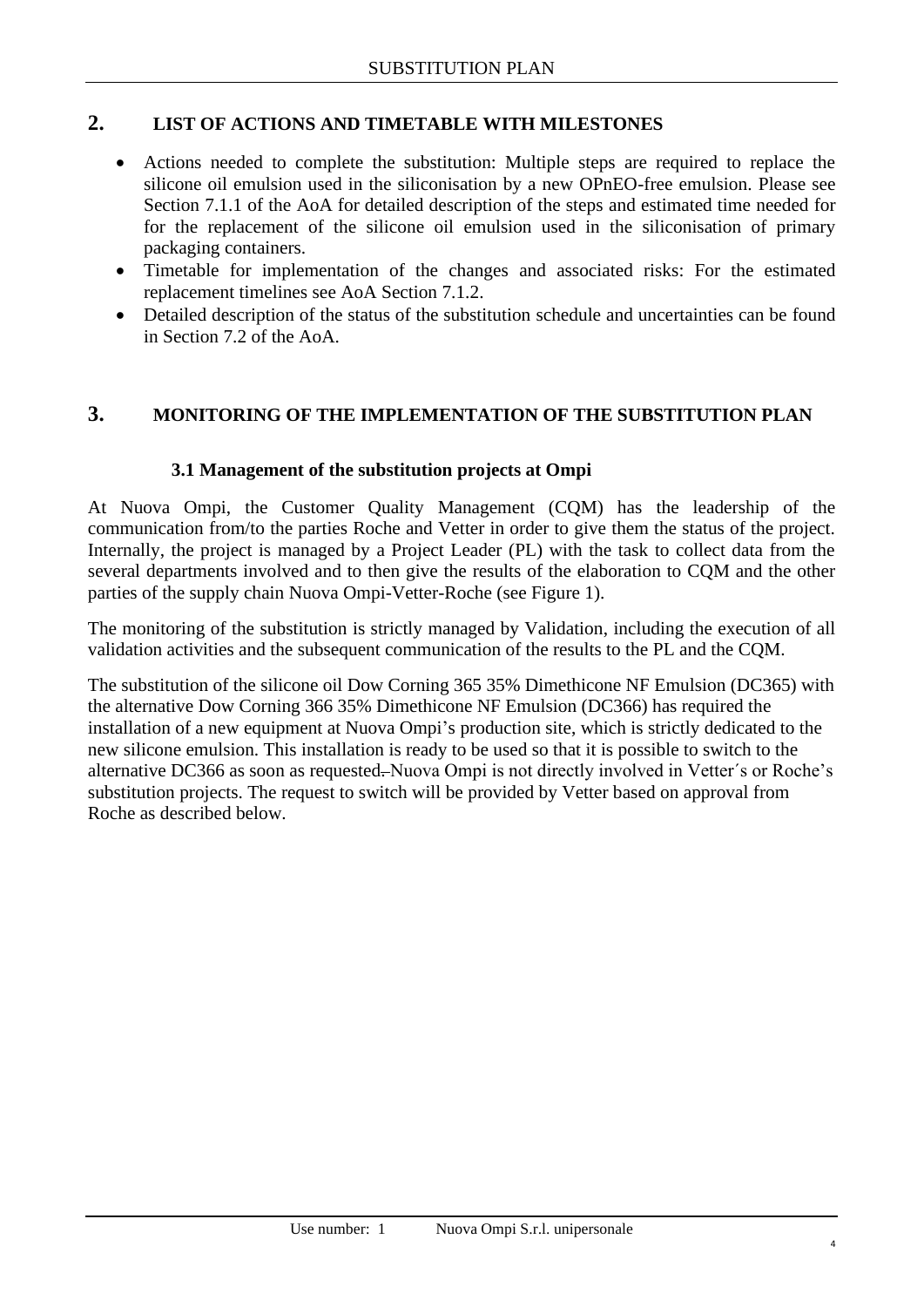

<span id="page-4-1"></span>Figure 1. Organigram of Nuova Ompi's organisational structure for ensuring success of the substitution project.

## Monitoring of the projects and implementation in collaboration with Vetter and Roche

As Roche is the marketing authorisation holder of the final medicinal product NeoRecormon®, Roche is responsible for ensuring that all regulatory requirements linked to the marketing authorization of the medicinal products are met and to obtain approval for any change in the manufacturing process including any changes at CMOs. Therefore, the approval to switch the silicone oil emulsion in the manufacturing process for NeoRecormon® is given from Roche to Vetter. Once Roche has provided approval, Vetter will order the DC366-siliconised syringes from Nuova Ompi for the manufacturing of the medicinal product.

Vetter and Roche have their own projects setup for substitution of DC365 with DC366. The change for NeoRecormon® with glass barrels siliconized by Ompi is also managed within these projects. The management of the projects is described below.

#### **3.2 Management of the substitution project at Vetter**

<span id="page-4-0"></span>Vetter has a multidisciplinary team of experts working on the evaluation and substitution project of Dow Corning 365 35 % Dimethicone NF Emulsion (DC365) since 2017. The project team comprises relevant subject matter experts from line departments, such as Vetter Optimization System (VOS), Development Services, Production, Quality Assurance, Chemical Analytics, Microbiological Analytics, Alliance Management, Procurement and Environment, Health & Safety. The project leader is part of Vetter's VOS Operational Excellence team and reports directly to the Vice President of Development Services, who acts as project sponsor.

Additionally, the substitution project is embedded in the governance of Vetter's Operational Steering Committee (OSC) (see [Figure 2\)](#page-5-1). Members of the OSC are the Vice Presidents from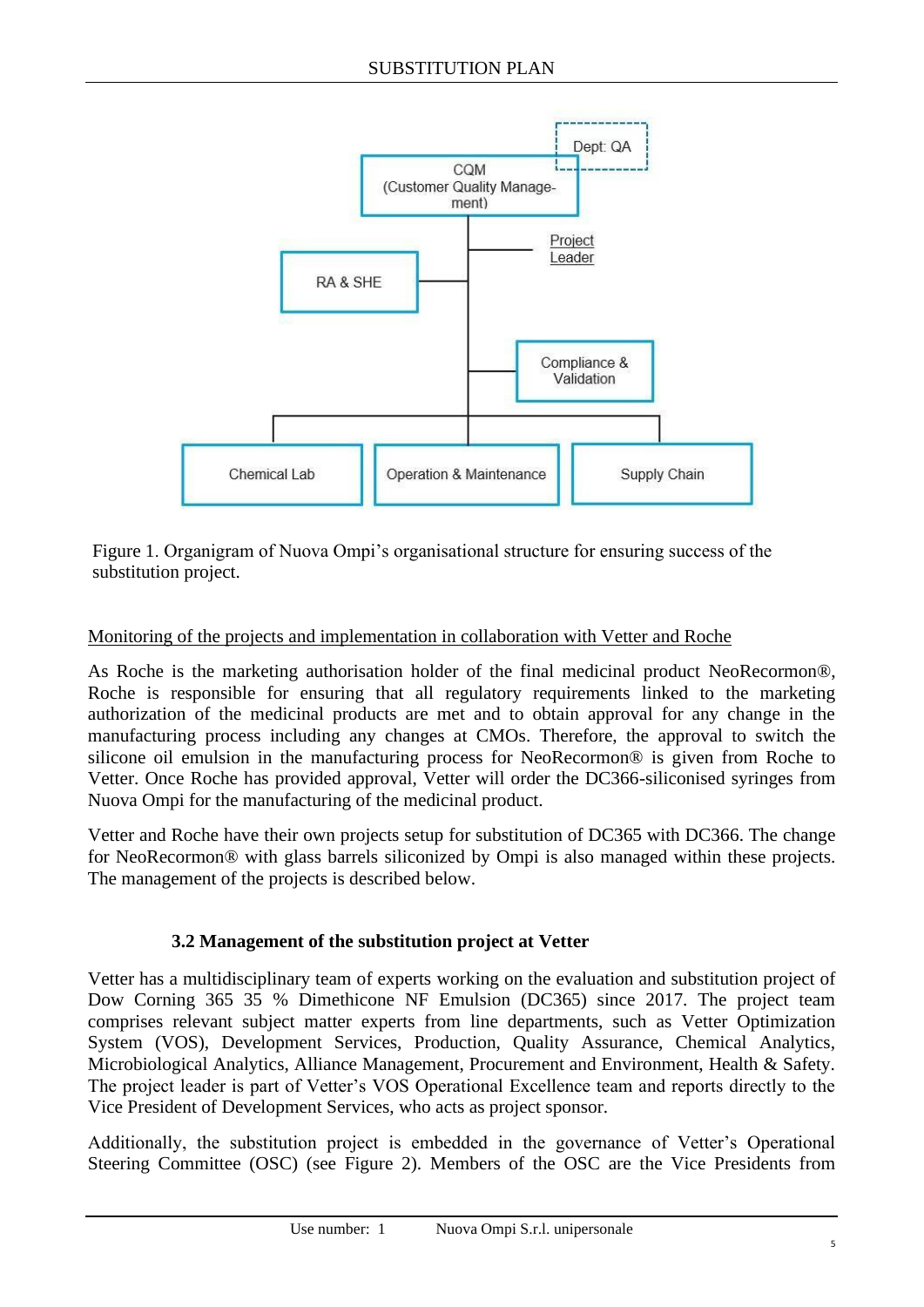relevant line departments, such as Quality Assurance, Production, Supply Chain Management, Development Service, Marketing/Key Account Management, and Controlling.

The substitution project is reviewed on project/substitution progress and budget monthly by the OSC. Additionally, Senior Vice Presidents of the relevant line departments receive and review the monthly substitution project progress report, too. Constant monitoring of project progress is ensured via monthly meetings between the project leader and the project sponsor.

For more information about the monitoring of the project and the implementation at Vetter, please refer to the Substitution plan submitted by CMO Vetter for Use 1.



<span id="page-5-1"></span><span id="page-5-0"></span>Figure 2. Organigram of Vetter's organizational structure for ensuring success of the substitution project.

#### **3.3 Management of the substitution project at Roche**

Roche as the holder of Marketing Authorisations (from health authorities) for the affected medicinal products must manufacture medicinal products so as to ensure that they are fit for their intended use, comply with the requirements of the Marketing Authorisation and do not place patients at risk due to inadequate safety, quality or efficacy. The attainment of this quality objective is the responsibility of the senior management and requires the participation and commitment by staff in many different departments, as for instance Quality Assurance, Engineering, regulatory, etc. and at all levels within the company, by the company's suppliers and by its distributors. Consequently, a change request with global impact was authorised by the Global Change Commission at Roche. Under the sponsorship of the Head of Drug Product Manufacturing, a replacement project had been established, budgeted and approved.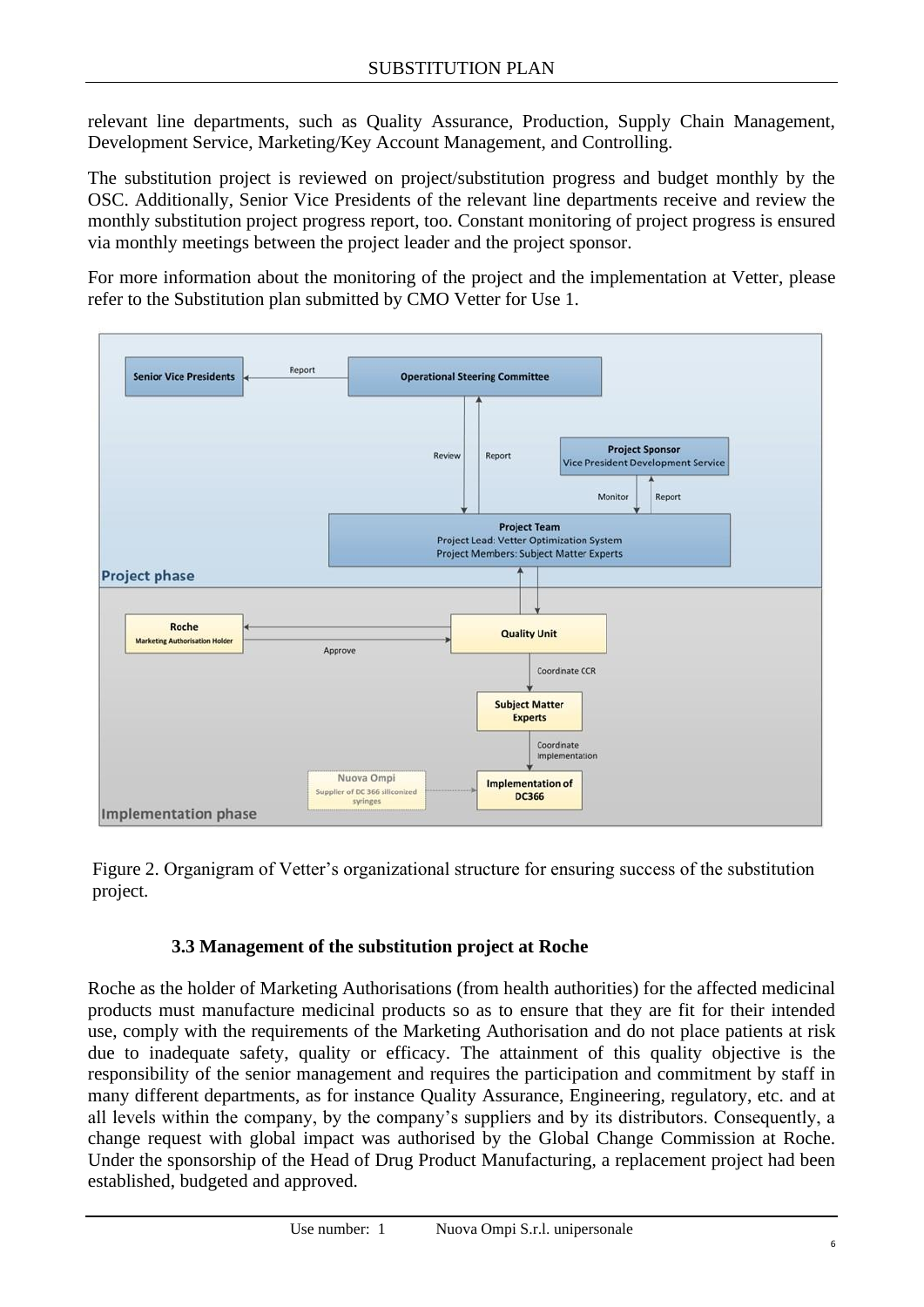For the management of the replacement project, a Project Manager has been assigned and has established a Steering Committee that meets monthly to ensure that the activities, as detailed in the project plan, are executed and delivered on time (see [Figure 3\)](#page-6-1). The Steering Committee is composed by a Sponsor, a Project Leader, a Chemical Legislation Representative, a Project Manager, a Drug Substance Manager, a Drug Product Manager, a Project Leader Pharma Technical Development, a Quality Control Manager, a Procurement Representative, a Supply Quality Manager, a Technical Product Manager and a Regulatory Manager.

For the overall monitoring of the project, a sub-Project Manager is reporting the status of the activities for the impacted medicinal products to the Steering Committee. The Drug Product Technical Lead (DPTL) of each impacted medicinal product is a member of the project team, is the owner of the child change requests, and incorporates the replacement plan into the strategy of the Product Team. The Roche Pharma Quality Management (PQS) contains procedures to ensure that outsourced processes and procedures are compliant with applicable regulations. A written contract between the Contract Giver (i.e. Roche) and the Contract Acceptor (i.e. the CMO Vetter) clearly establishes the roles and responsibilities of each party. Replacement projects for the Roche medicinal products produced at the CMO Vetter (partly with supply of pre-siliconised syringes by CMO Ompi) are managed in the same way as described for the products produced at Roche sites.

For more information about the PQS and the Good Documentation Practices (GDP) at Roche, please refer to the Substitution plan submitted by Roche for Use 1.



<span id="page-6-1"></span>Figure 3. Organisational Set-up for the Replacement of Octylphenolethoxylates within Roche.

# <span id="page-6-0"></span>**4. CONCLUSIONS**

Stevanato Group aims to ensure the health and safety of its employees, customers, end users, suppliers, partners and visitors and to protect the environment. It operates its worldwide business under the principles of sustainability.

An alternative to replace the silicone oil emulsion containing OPnEO used in the siliconisation of glass containers used as primary packaging for medicinal products has been identified. The factors affecting the substitution and the list of actions needed to complete the substitution, as well as an estimated timetable, have already been thoroughly discussed in the AoA.

Ompi has implemented the structure required to oversee that the substitution is implemented according to the aforementioned substitution plan in a successful and timely manner. Vetter as CMO producing the affected medicinal product for Roche, has also a dedicated structure to oversee the implementation of the Substitution Plan. Finally, as Roche holds the marketing authorisation for